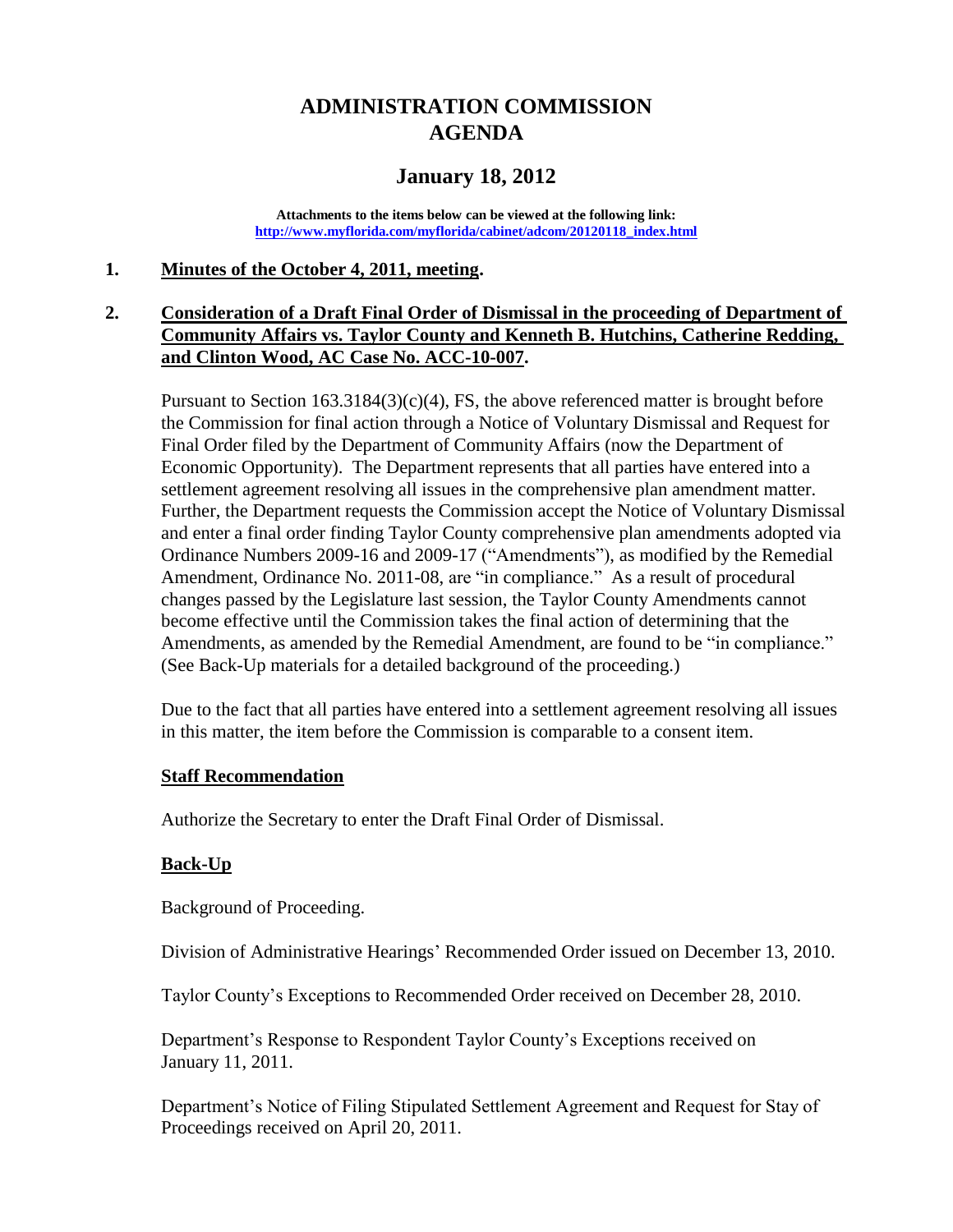Administration Commission Agenda January 18, 2012 Page 2

> Department's Notice of Voluntary Dismissal and Request for Final Order received on August 9, 2011.

Draft Final Order of Dismissal.

### **3. Consideration of the Department of Economic Opportunity's 2011 Florida Keys Area of Critical State Concern Annual Report.**

The Department of Economic Opportunity's 2011 Florida Keys Area of Critical State Concern Annual Report is before the Commission pursuant to section 380.0552, FS, which requires the Administration Commission to annually review the progress of Monroe County, the City of Marathon and the Village of Islamorada in completing certain Work Program tasks set forth in Commission rules. The completion of the Work Program tasks by the referenced local governments will lead to the eventual removal of the area of critical state concern designation and will ensure protection of the natural resources of the Florida Keys. A detailed background/history of the Florida Keys Area of Critical State Concern designation is provided in the Department's 2011 Annual Report under Tab 2, Executive Summary.

The Department submitted the 2011 Annual Report to the Commission on November 7, 2011, as required by section 380.0552(4), FS. The report includes:

- An executive summary setting forth the area of critical state concern designation background and Department review findings and recommendations;
- Matrices for Monroe County, the City of Marathon and the Village of Islamorada, detailing required Work Program tasks and strategies and relevant completion target dates, as well as, state agency and local government input submitted to the Department in the form of comments and conclusions;
- A letter from the City of Marathon requesting transient residential units outside the framework of the Rate of Growth Ordinance (ROGO) and outside the current operational approach to implementing the hurricane evacuation model in the Florida Keys; and
- Supporting technical documents.

The Department completed a comprehensive review of all related statutory and rule requirements; evaluated information submitted by local governments and state agencies; considered the request of the City of Marathon; and made findings and recommendations on the progress of accomplishing required Work Program tasks. In accordance with its statutory charge provided in section 380.0552(4)(c), FS, the Department recommends the following actions:

- 1) Accept the Department's 2011 Annual Report for Monroe County, the City of Marathon and the Village of Islamorada;
- 2) Continue the Florida Keys Area of Critical State Concern designation in order to complete the Work Program requirements set forth in Rules 28-18.400, 28-19.310, and 28-20.140;